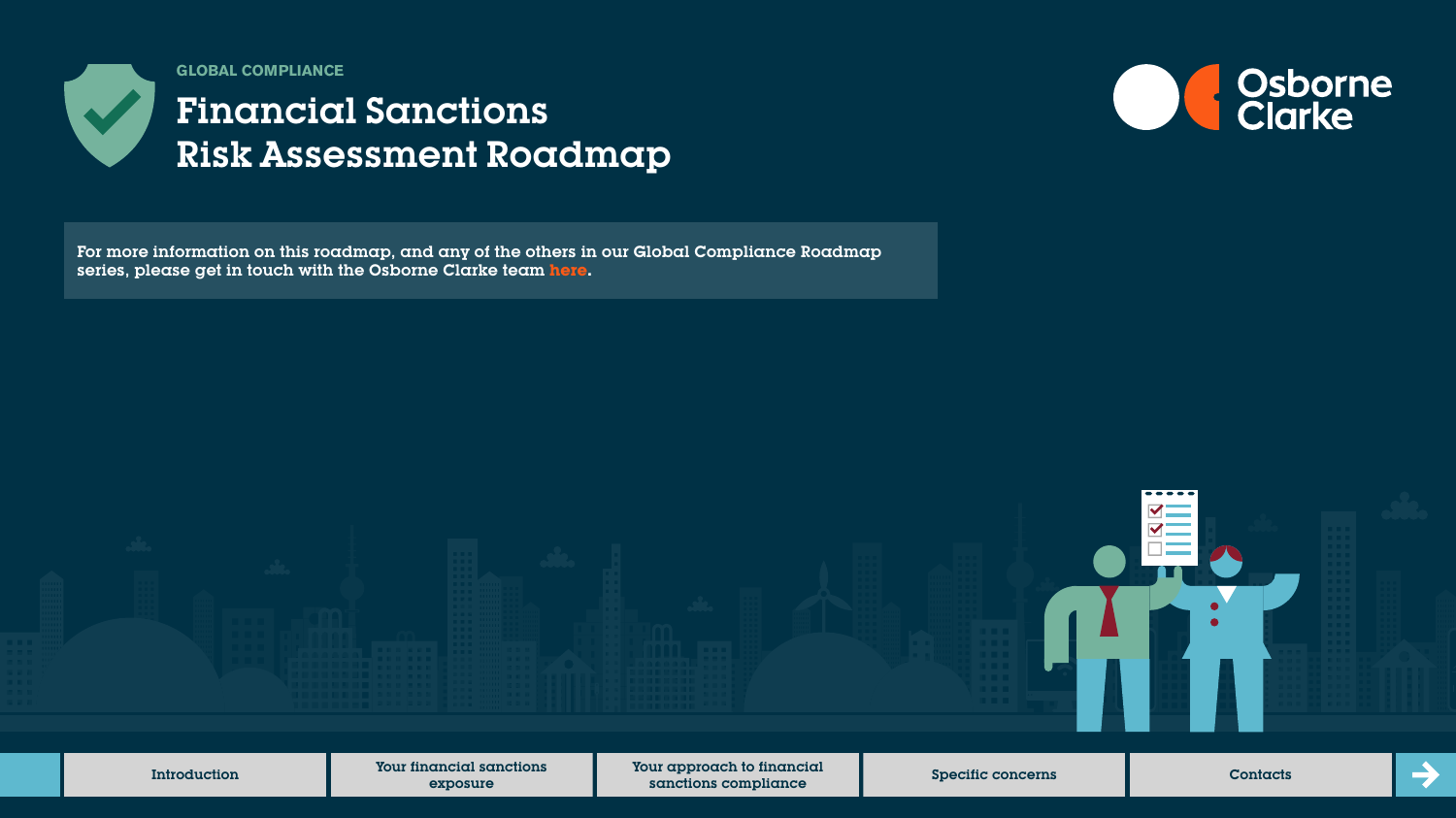## **Introduction**

## The term "sanctions" can refer to a wide range of actions, imposed by national governments and international bodies, including trade embargoes, financial restrictions, travel bans and export controls.

Although some states do impose country wide sanctions, sanctions are more commonly restrictions on targeted individuals, entities or organisations (often called "Designated Persons"), including but not limited to restrictions on their economic activity.

This roadmap focusses on financial sanctions. Financial sanctions commonly take the form of freezing assets of, and prohibiting the transfer of economic resources to, Designated Persons. Financial sanctions

can also be targeted in other ways, such as on a sectoral basis. Persons and entities that are owned or controlled, directly or indirectly, by a Designated Person may also be subject to financial sanctions, and those who engage with a Designated Person may become the subject of financial sanctions themselves. Organisations may even find that proactively acting in compliance with one financial sanctions regime may expose it to liability under another regime elsewhere. A breach of financial sanctions legislation, or a deliberate circumvention, is often a criminal offence.

To manage financial sanctions risk in an informed, effective and efficient way, organisations need to understand the financial sanctions risks to which their business is exposed and then, on that basis, identify mitigating actions in response.

Set out below is a 'roadmap' of questions designed to identify information and issues which are going to be pertinent to understanding your organisation's financial sanctions exposure. Having answered these questions, an assessment can be made of the extent to which your organisation's policies and procedures adequately address those risks and what, if any, further measures your organisation needs, or wants, to take. References in this roadmap to "sanctions" are to financial sanctions.

Introduction

Your financial sanctions exposure

Your approach to financial sanctions compliance and Specific concerns contacts contacts contacts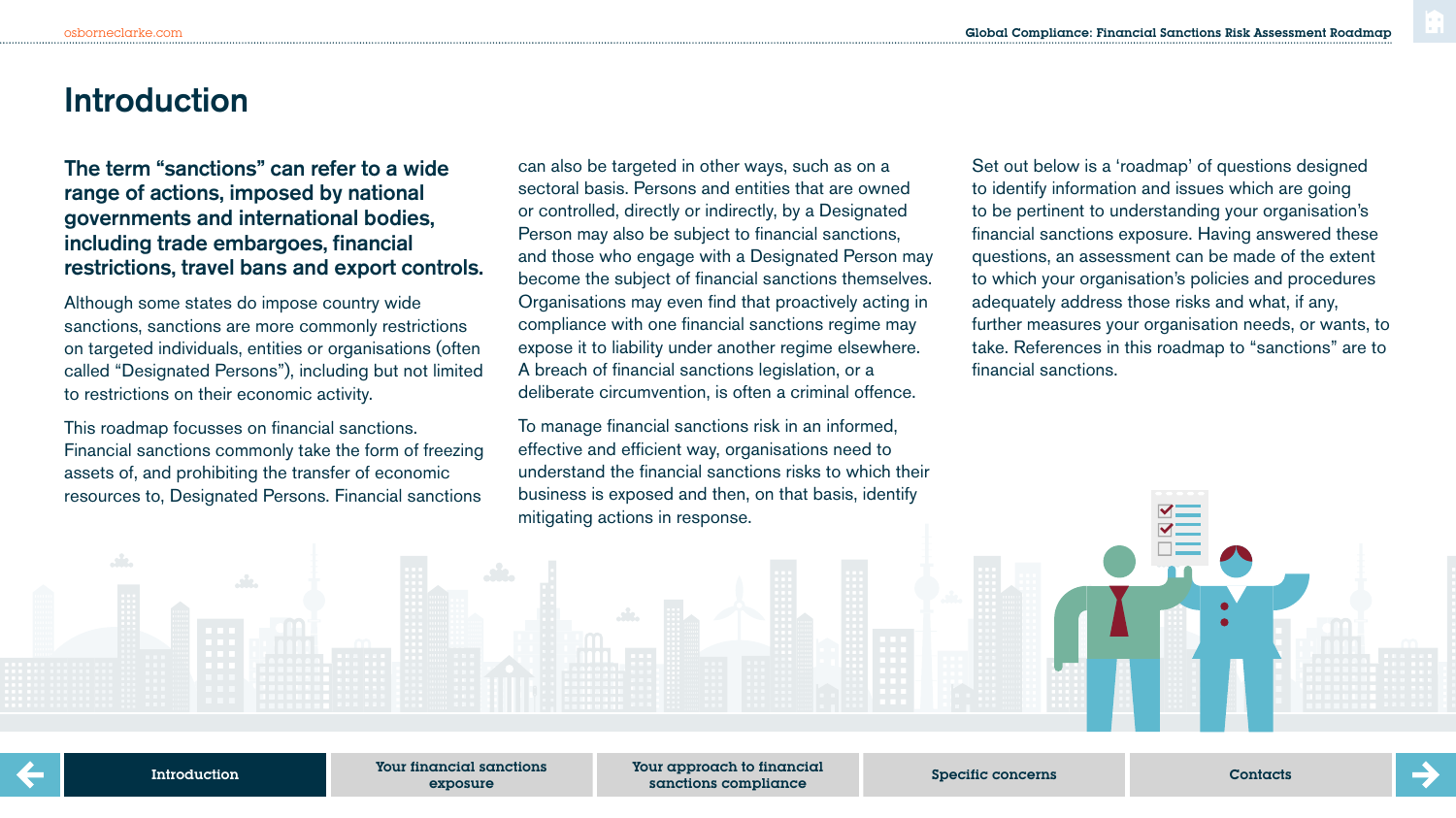## **1. Your financial sanctions exposure**

## 1.1 Country risk

 $\Box$  Which countries do you have an operational base in and what is the nature of that operation (for example, does it involve subsidiaries or joint ventures)?

 $\Box$  Which other countries do you transact/undertake business with? (For example, do you have suppliers, agents or customers in those countries?)

where it you results in your sector and are subject to sanctions  $\mathcal{L}_\mathcal{S}$ 

#### 1.2 Sectoral risk

 $\Box$  What business does your org in each of the countries in wh otherwise undertake busines

 $\Box$  Do you undertake business as having a high sanctions risk  $\&$  infrastructure, financial services

risk related to the sectors in which you operate?

For more information on this roadmap, and any of the others in our Global Compliance Roadmap series, please get in touch with the Osborne Clarke team [here.](https://sites-osborneclarke.vuturevx.com/82/6426/pages/global-compliance-roadmaps.asp)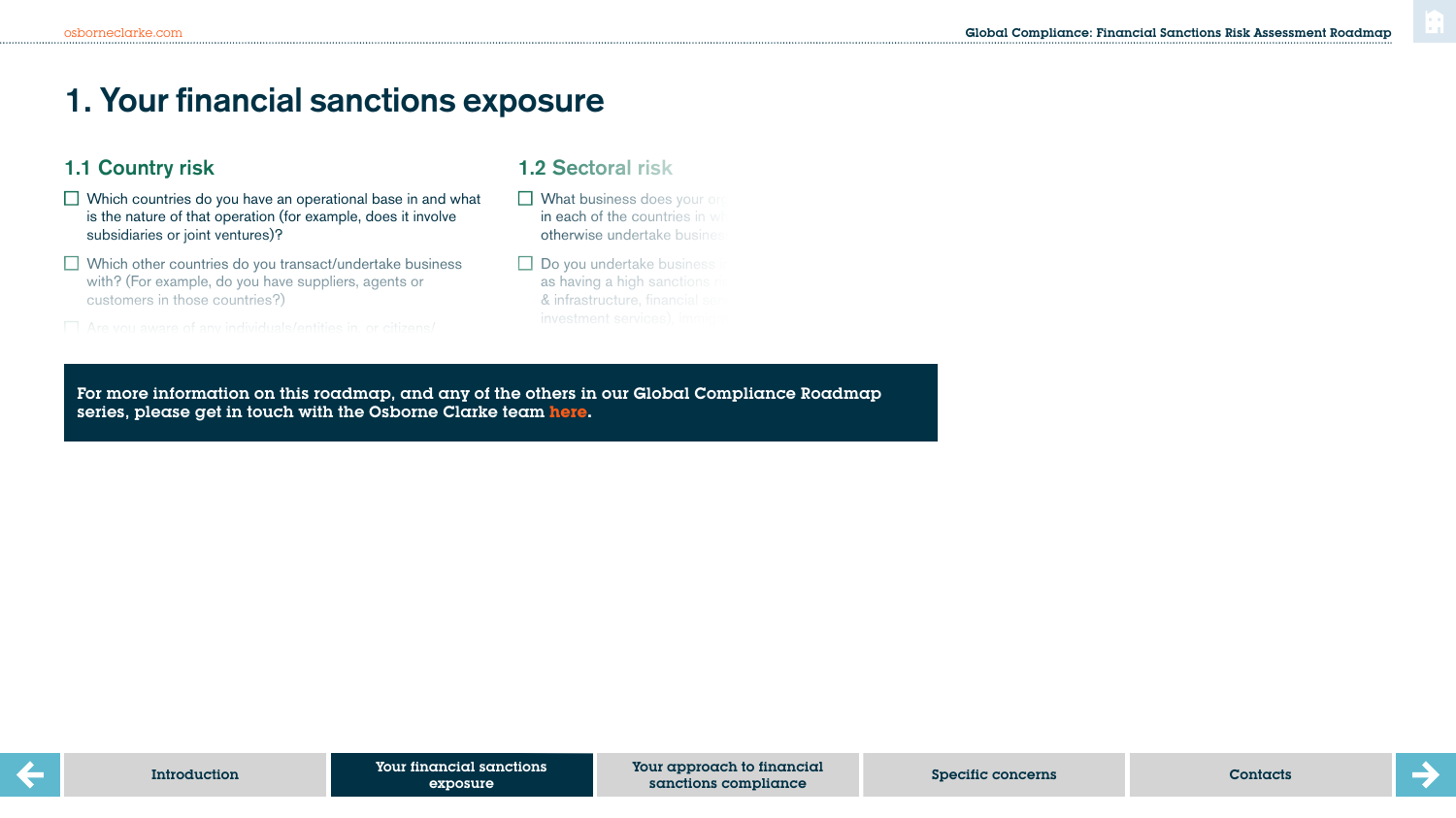## **2. Your approach to financial sanctions compliance**

## 2.1 Responsibility

 $\Box$  Is a specific individual (at senior management/Board level or equivalent) responsible for ensuring your organisation is compliant with sanctions?

## 2.2 Risk assessment

 $\Box$  Has your organisation undertaken any assessment or consideration of the sanctions risks it faces and, if so, when was that assessment last undertaken?

What processes do you have in place to undertake due

Does your due diligence on any prospective customer,

- Do you use any independent providers (entities who perform parties for you or provide software such checks)? If so, what pa
- $\Box$  What other steps, if any, do the sanctions risk arising through partners and third parties?

For example, does your organisation

 $(i)$  Have sanctions or other  $\alpha$ contracts with customer

dializence (sanctions specifically and/or more generally) on, where  $\alpha$ or more information on this roadmap, and any c series, please get in touch with the Osborne Clarke team <mark>here</mark>. For more information on this roadmap, and any of the others in our Global Compliance Roadmap

a supplier code of code of conductions  $\alpha$  right of audit, provide a right of audit, provide a right of audit, provide a right of audit, provide a right of audit, provide a right of audit, provide a right of audit, provi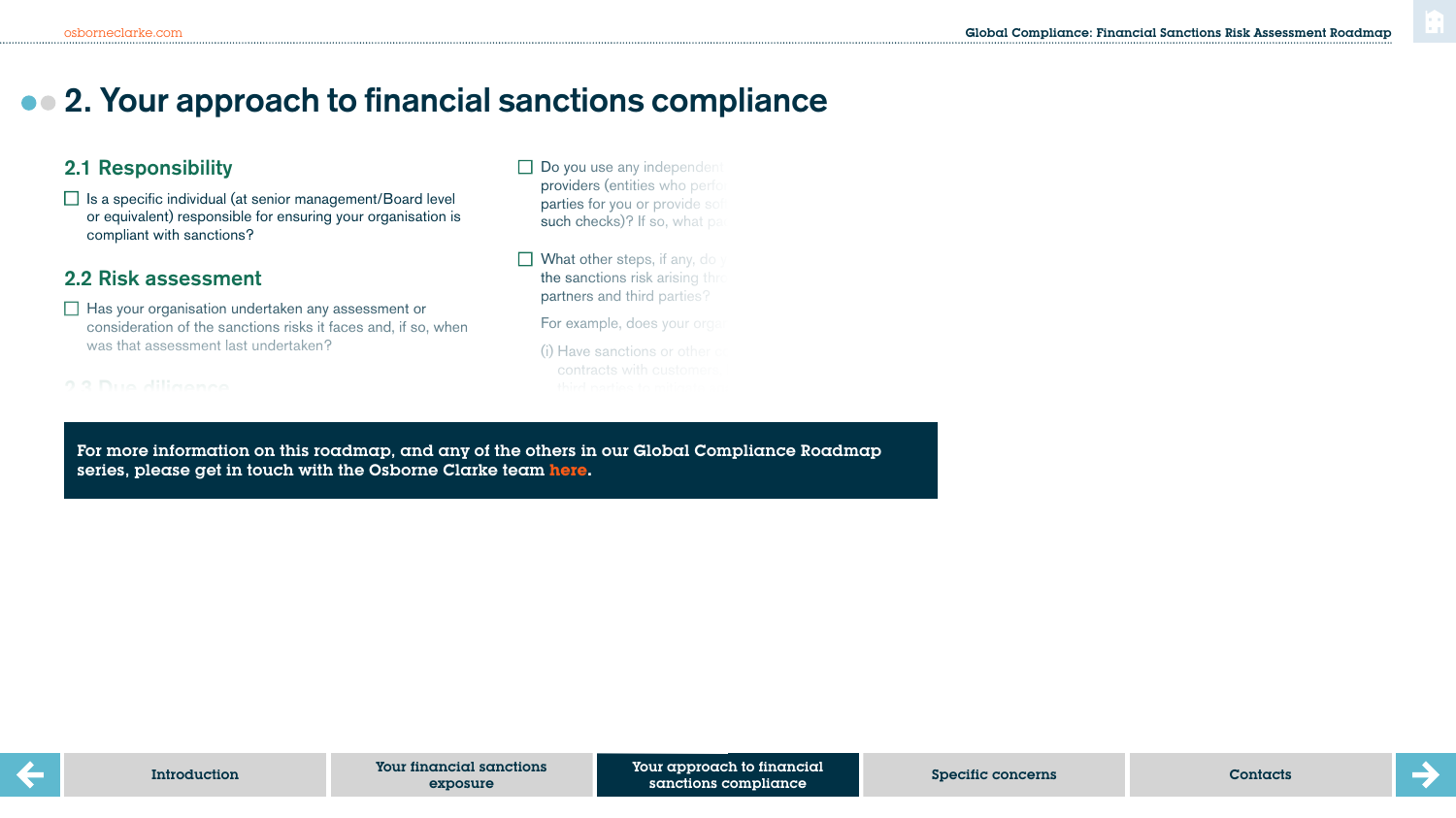## **2. Your approach to financial sanctions compliance**

#### 2.5 Reporting policy

- $\Box$  Does your sanctions policy or procedure include a reporting policy, where personnel are made aware of any reporting obligations they may have?
- $\Box$  Does this reporting policy differentiate between the reporting of a potential sanctions breach and the reporting of general information that may be required by regulators (for example, if a customer is a designated person)?

Does your organisation provide sanctions training to all

- $\Box$  Do you require personnel to that they have read and under
- $\Box$  Other than through training and the provision of an policy, does your organisation relevant personnel (for example emails or discussion at team
- $\Box$  Are personnel aware of who
- $\Box$  Does your organisation have

For more information on this roadmap, and any of the others in our Global Compliance Roadmap series, please get in touch with the Osborne Clarke team <mark>here</mark>.

 $\overline{\phantom{a}}$  . Does the training include a test?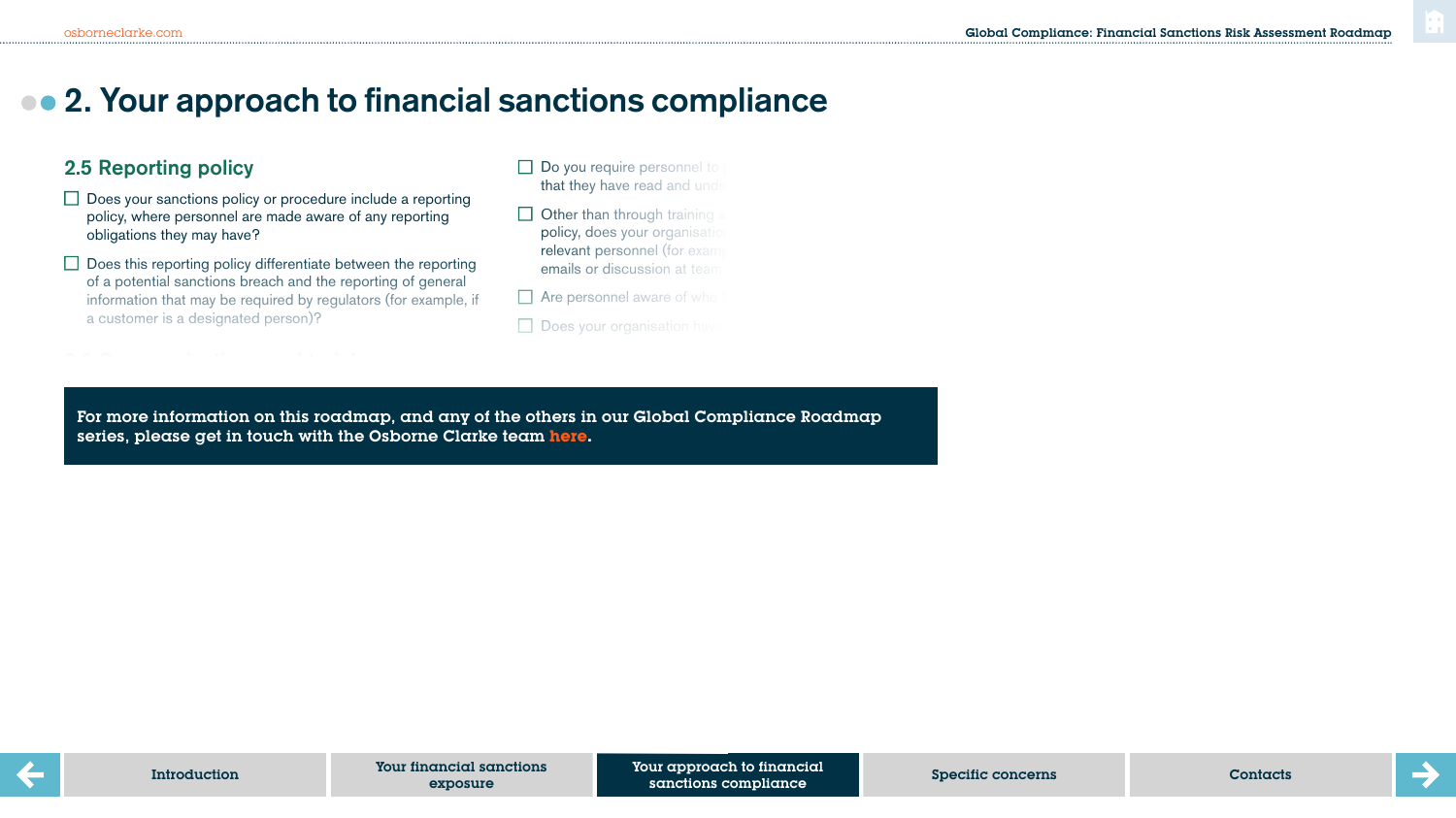## **3. Specific concerns**

 $\Box$  Have any potential sanctions issues or red flags been identified as part of any internal or external audits, or from whistleblower reports, within the past 5 years?

(i) If so, how were these dealt with?

potential sanctions issue or risk connected to your business?

 $\Box$  Are you aware of any allegations, inquiries, investigations, prosecutions or other actions by a State regulator or prosecutor which may indicate a sanctions issue connected to your organisation or a third party that your organisation engages with?

For more information on this roadmap, and any of the others in our Global Compliance Roadmap series, please get in touch with the Osborne Clarke team **[here.](https://sites-osborneclarke.vuturevx.com/82/6426/pages/global-compliance-roadmaps.asp)**